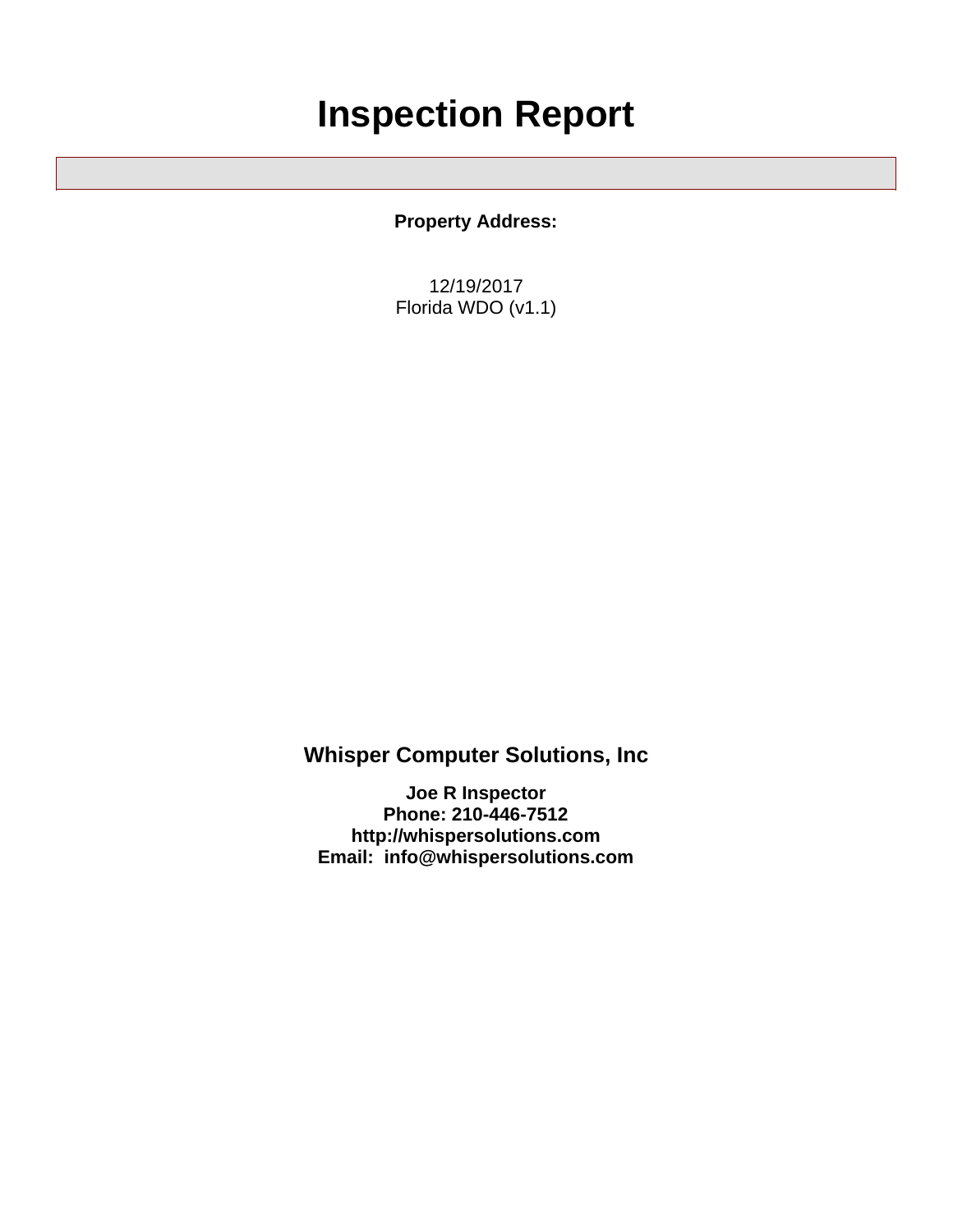

**COMMISSIONER**

## **Florida Department of Agriculture and Consumer Services Division of Agricultural Environmental Services**

## **WOOD-DESTROYING ORGANISMS INSPECTION REPORT**

Rule 5E-14.142, F.A.C. Telephone Number (850)617-7996

| <b>SECTION 1 - GENERAL INFORMATION</b>                                                                                                                                                                                                                                                                                                                                                                                                                                                                                                                                                                                                                                                                                                                                                                                                                                                                                                                                                                                                                                                                                                                                                                                                                                                                                                                                                                                                                                                                                                                                                                                                                 |                                                                                                                                                                                                                                |            |  |
|--------------------------------------------------------------------------------------------------------------------------------------------------------------------------------------------------------------------------------------------------------------------------------------------------------------------------------------------------------------------------------------------------------------------------------------------------------------------------------------------------------------------------------------------------------------------------------------------------------------------------------------------------------------------------------------------------------------------------------------------------------------------------------------------------------------------------------------------------------------------------------------------------------------------------------------------------------------------------------------------------------------------------------------------------------------------------------------------------------------------------------------------------------------------------------------------------------------------------------------------------------------------------------------------------------------------------------------------------------------------------------------------------------------------------------------------------------------------------------------------------------------------------------------------------------------------------------------------------------------------------------------------------------|--------------------------------------------------------------------------------------------------------------------------------------------------------------------------------------------------------------------------------|------------|--|
| Inspection Company:<br><b>Whisper Computer Solutions, Inc.</b>                                                                                                                                                                                                                                                                                                                                                                                                                                                                                                                                                                                                                                                                                                                                                                                                                                                                                                                                                                                                                                                                                                                                                                                                                                                                                                                                                                                                                                                                                                                                                                                         | Business License Number: National Property of the Muslim Contract of the Muslim Contract of the Muslim Contract of the Muslim Contract of the Muslim Contract of the Muslim Contract of the Muslim Contract of the Muslim Cont |            |  |
| <b>Inspection Company Name</b><br>PO Box 690502                                                                                                                                                                                                                                                                                                                                                                                                                                                                                                                                                                                                                                                                                                                                                                                                                                                                                                                                                                                                                                                                                                                                                                                                                                                                                                                                                                                                                                                                                                                                                                                                        | Phone Number: 210-446-7512                                                                                                                                                                                                     |            |  |
| Company Address<br>San Antonio, TX 78269-0502                                                                                                                                                                                                                                                                                                                                                                                                                                                                                                                                                                                                                                                                                                                                                                                                                                                                                                                                                                                                                                                                                                                                                                                                                                                                                                                                                                                                                                                                                                                                                                                                          | Date of Inspection: 12/19/2017                                                                                                                                                                                                 |            |  |
| Company City, State and Zip Code                                                                                                                                                                                                                                                                                                                                                                                                                                                                                                                                                                                                                                                                                                                                                                                                                                                                                                                                                                                                                                                                                                                                                                                                                                                                                                                                                                                                                                                                                                                                                                                                                       |                                                                                                                                                                                                                                |            |  |
| Inspector's Name and Identification Card Number: Joe R Inspector                                                                                                                                                                                                                                                                                                                                                                                                                                                                                                                                                                                                                                                                                                                                                                                                                                                                                                                                                                                                                                                                                                                                                                                                                                                                                                                                                                                                                                                                                                                                                                                       | Print Name                                                                                                                                                                                                                     | ID Card No |  |
|                                                                                                                                                                                                                                                                                                                                                                                                                                                                                                                                                                                                                                                                                                                                                                                                                                                                                                                                                                                                                                                                                                                                                                                                                                                                                                                                                                                                                                                                                                                                                                                                                                                        |                                                                                                                                                                                                                                |            |  |
| Structure(s) on Property Inspected: Building Type                                                                                                                                                                                                                                                                                                                                                                                                                                                                                                                                                                                                                                                                                                                                                                                                                                                                                                                                                                                                                                                                                                                                                                                                                                                                                                                                                                                                                                                                                                                                                                                                      | <u>and the state of the state of the state of the state of the state of the state of the state of the state of th</u>                                                                                                          |            |  |
|                                                                                                                                                                                                                                                                                                                                                                                                                                                                                                                                                                                                                                                                                                                                                                                                                                                                                                                                                                                                                                                                                                                                                                                                                                                                                                                                                                                                                                                                                                                                                                                                                                                        |                                                                                                                                                                                                                                |            |  |
|                                                                                                                                                                                                                                                                                                                                                                                                                                                                                                                                                                                                                                                                                                                                                                                                                                                                                                                                                                                                                                                                                                                                                                                                                                                                                                                                                                                                                                                                                                                                                                                                                                                        | Name and Contact Information                                                                                                                                                                                                   |            |  |
|                                                                                                                                                                                                                                                                                                                                                                                                                                                                                                                                                                                                                                                                                                                                                                                                                                                                                                                                                                                                                                                                                                                                                                                                                                                                                                                                                                                                                                                                                                                                                                                                                                                        | Name and Contact Information if different from above                                                                                                                                                                           |            |  |
| SECTION 2 - INSPECTION FINDINGS - CONSUMERS SHOULD READ THIS SECTION CAREFULLY                                                                                                                                                                                                                                                                                                                                                                                                                                                                                                                                                                                                                                                                                                                                                                                                                                                                                                                                                                                                                                                                                                                                                                                                                                                                                                                                                                                                                                                                                                                                                                         |                                                                                                                                                                                                                                |            |  |
| stored articles, insulation or any portion of the structure in which inspection would necessitate removing or defacing any part of the structure.<br>This property was not inspected for any fungi other than wood-decaying fungi, and no opinion on health related effects or indoor air quality is provided or rendered by this report.<br>Individuals licensed to perform pest control are not required, authorized or licensed to inspect or report for any fungi other than wood-destroying fungi, nor to report or comment on<br>health or indoor air quality issues related to any fungi. Persons concerned about these issues should consult with a certified industrial hygienist or other person trained and<br>qualified to render such opinions. A wood-destroying organism (WDO) means an arthropod or plant life which damages and can reinfest seasoned<br>wood in a structure, namely, termites, powder post beetles, old house borers, and wood-decaying fungi.<br>NOTE: This is NOT a structural damage report. It should be understood that there may be damage, including possible hidden damage present.<br>FURTHER INVESTIGATION BY QUALIFIED EXPERTS OF THE BUILDING TRADE SHOULD BE MADE TO DETERMINE THE STRUCTURAL<br><b>SOUNDNESS OF THE PROPERTY.</b><br>Based on a visual inspection of accessible areas, the following findings were observed:<br>(See Page 2, Section 3 to determine which areas of the inspected structure(s) may have been inaccessible.)<br>A. $\Box$ NO visible signs of WDO(s) (live, evidence of damage) observed.<br><b>B.</b> $\Box$ <b>VISIBLE</b> evidence of WDO(s) was observed as follows: |                                                                                                                                                                                                                                |            |  |
| $\Box$ 1. LIVE WDO(s): $\underline{\text{Wdo Type}}$                                                                                                                                                                                                                                                                                                                                                                                                                                                                                                                                                                                                                                                                                                                                                                                                                                                                                                                                                                                                                                                                                                                                                                                                                                                                                                                                                                                                                                                                                                                                                                                                   |                                                                                                                                                                                                                                |            |  |
|                                                                                                                                                                                                                                                                                                                                                                                                                                                                                                                                                                                                                                                                                                                                                                                                                                                                                                                                                                                                                                                                                                                                                                                                                                                                                                                                                                                                                                                                                                                                                                                                                                                        | (Common Name of Organism and Location - use additional page, if needed)                                                                                                                                                        |            |  |
| □ 2. EVIDENCE of WDO(s) (dead wood-destroying insects or insect parts, frass, shelter tubes, exit holes, or other evidence):<br><b>Wdo Evidence</b>                                                                                                                                                                                                                                                                                                                                                                                                                                                                                                                                                                                                                                                                                                                                                                                                                                                                                                                                                                                                                                                                                                                                                                                                                                                                                                                                                                                                                                                                                                    |                                                                                                                                                                                                                                |            |  |
| (Common Name, Description and Location - Describe evidence - use additional page, if need)                                                                                                                                                                                                                                                                                                                                                                                                                                                                                                                                                                                                                                                                                                                                                                                                                                                                                                                                                                                                                                                                                                                                                                                                                                                                                                                                                                                                                                                                                                                                                             |                                                                                                                                                                                                                                |            |  |
| $\Box$ 3. DAMAGE caused by WDO(s) was observed and noted as follows:<br>Wdo Damage<br>(Common Name, Description and Location of all visible damage - Describe damage - use additional page, if need)                                                                                                                                                                                                                                                                                                                                                                                                                                                                                                                                                                                                                                                                                                                                                                                                                                                                                                                                                                                                                                                                                                                                                                                                                                                                                                                                                                                                                                                   |                                                                                                                                                                                                                                |            |  |
|                                                                                                                                                                                                                                                                                                                                                                                                                                                                                                                                                                                                                                                                                                                                                                                                                                                                                                                                                                                                                                                                                                                                                                                                                                                                                                                                                                                                                                                                                                                                                                                                                                                        |                                                                                                                                                                                                                                |            |  |

**CONTINUED ON PAGE TWO**